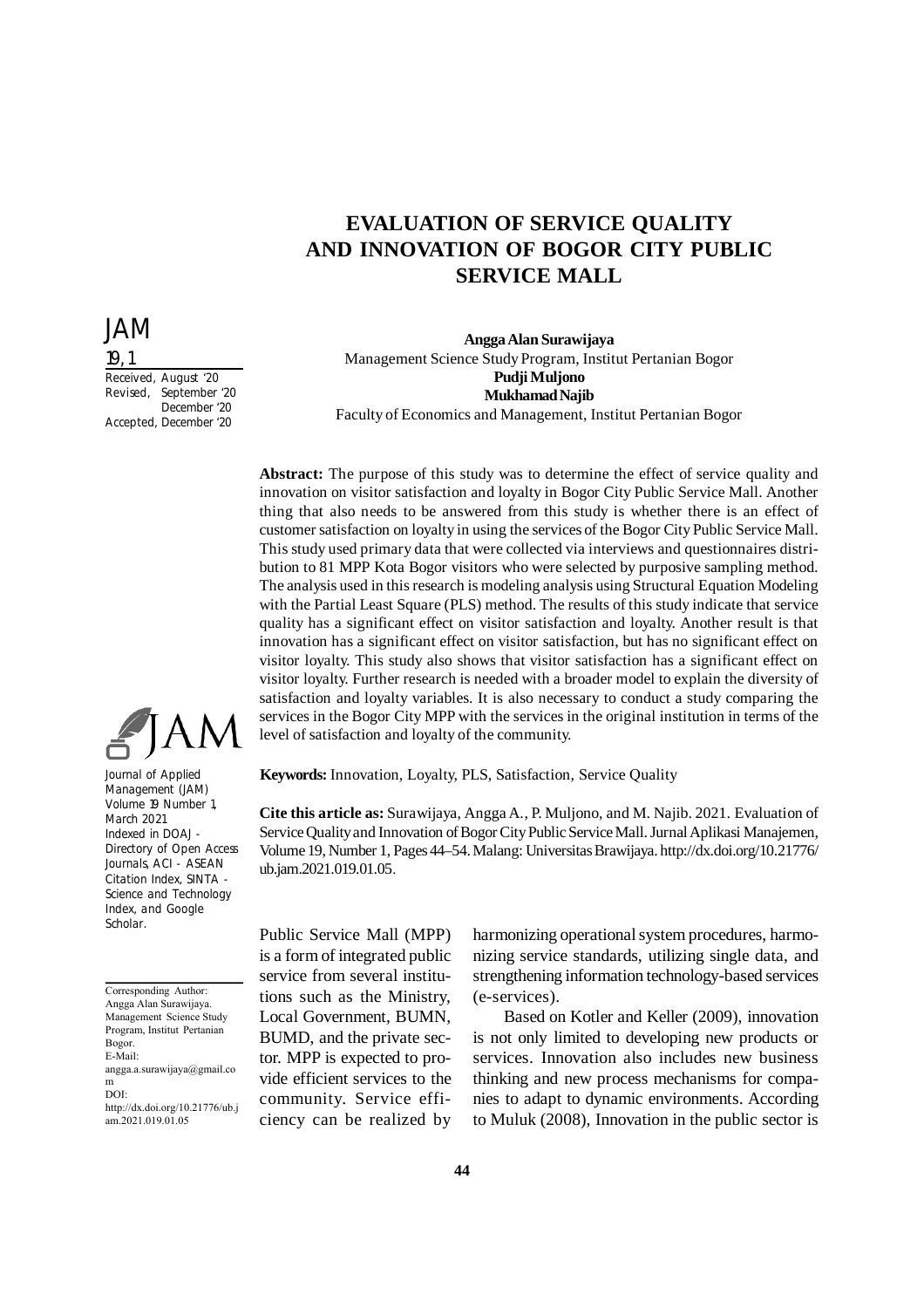carried out to increase efficiency and reduce costs, considering that public sector organizations always face scarce resources and budget constraints. Innovation can also be used to develop the use of Information and Communication Technology (ICT) to improve the quality of public services, public participation, and transparency. Public Service Mall was formed to provide public services that provide a variety of public service options, a variety of ICTsupported service methods, and increase budget efficiency.

Research related to service quality on satisfaction and loyalty has previously been conducted by Ristanti et al. (2011), Ashari et al. (2013), Despriyatmoko et al. (2016), and Adil et al (2016). The four of them want to know the dimensions of service quality that affect customer satisfaction and loyalty. The research on the effect of innovation on satisfaction and loyalty has also been conducted by Muslichati, et al (2015), Sinurat et al. (2017), and Sasmiyarsi et al. (2019). Specific research on service quality and innovation of Bogor City MPP on customer satisfaction and loyalty has never been done before, so research on the effect of service quality and innovation of MPP Bogor City on quality and consumer loyalty needs to be done.

This study aims to: (1) determine the effect of service quality at MPP Bogor City on visitor satisfaction, (2) determine the effect of innovation in MPP Bogor City on visitor satisfaction, (3) determine the effect of visitor satisfaction on visitor loyalty at MPP Bogor City, (4) knowing the effect of service quality on visitor loyalty at MPP Bogor City, and (5) knowing the effect of innovation on visitor loyalty at MPP Bogor City.

The results of this study are expected to determine the extent of the relationship between service quality and innovation on visitor satisfaction and loyalty, as well as the relationship between satisfaction and visitor loyalty. Thus, the results of this study will help the management of MPP Bogor City to improve service strategies, especially in improving service quality and increasing innovation to increase visitor satisfaction and loyalty.

## **HYPOTHESIS DEVELOPMENT**

# **Relationship between Service Quality and Satisfaction**

Alruwaiea et al*.* (2020), examines the factors that influence the public using e-Government services by integrating Social Cognitive Theory, Expectation Confirmation Theory, DeLone model, McLean IS, and E-S-QUAL towards 471 British citizens who are involved in online public services. The results of his research concluded that service quality has a significant effect on the satisfaction of users of e-Government electronic services in the UK.

H1: Service quality has a significant effect on satisfaction.

# **Relationship between Innovation and visitor satisfaction**

Research that explores the relationship between innovation and customer satisfaction has been conducted on customers in Swedish hotels by Wikhamn (2019). The findings show that the relationship between innovation and customer satisfaction depends on sustainable HR practices in the organization. The study concluded that sustainable HR practices increase the ability of hotels to innovate and have satisfied customers.

H2: Innovation has a significant effect on visitor satisfaction.

# **Relationship between Service Quality and visitor loyalty**

Research on the Effect of Service Quality on Loyalty was conducted by Zhang et al. (2019), on transportation services in China which include 58 public transportation operators and is spread across 13 cities. The results of this study concluded that aspects of service quality such as convenience, safety, reliability, and comfort have a significant effect on passenger loyalty.

H3: Service quality has a significant effect on visitor loyalty.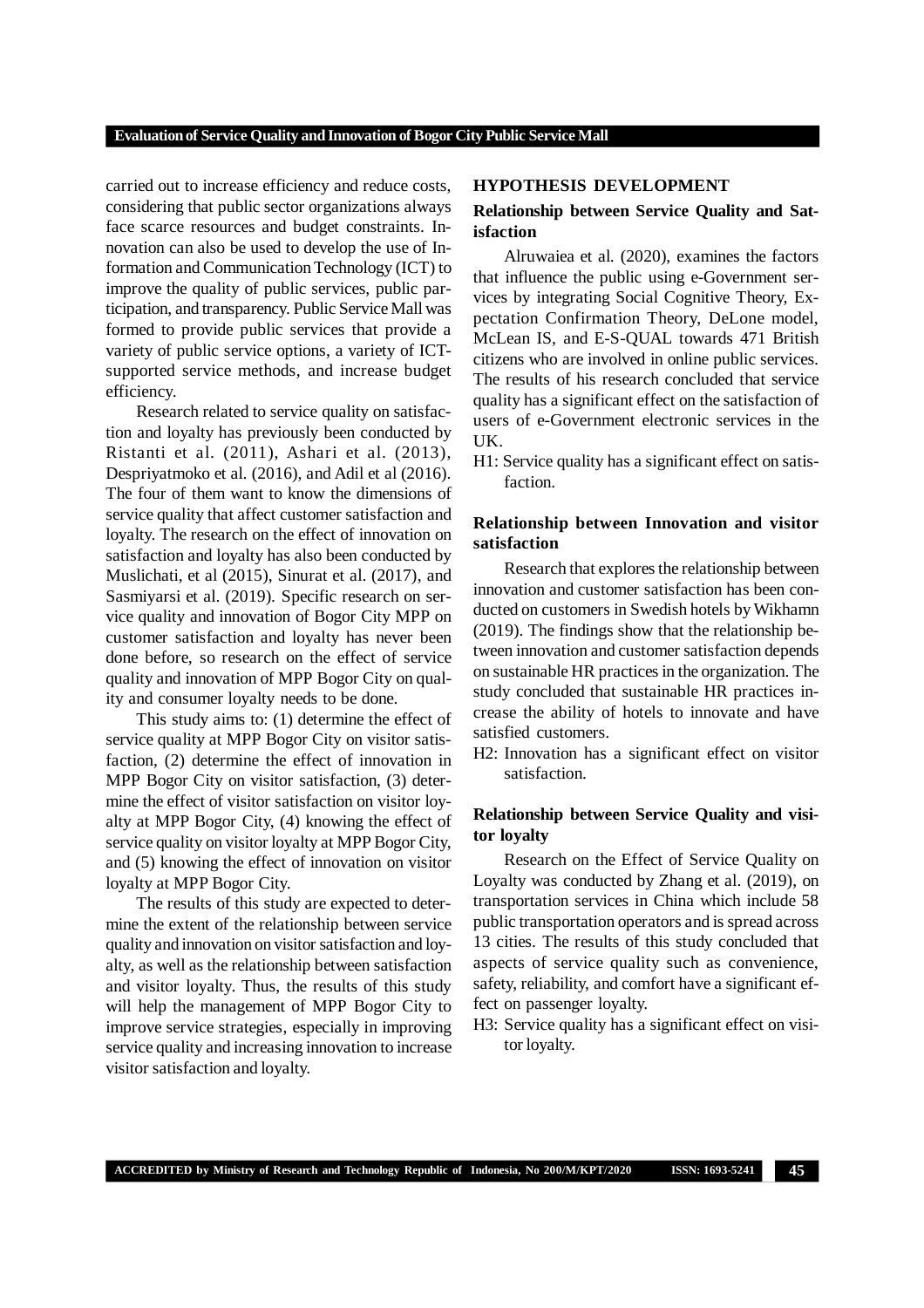# **Relationship between Innovation and visitor loyalty**

YuSheng and Ibrahim (2018), researched the Effect of Service Innovation on Bank customer loyalty. YuSheng's research results indicate that service innovation has a direct effect on bank customer loyalty.

H4: Innovation has a significant effect on visitor loyalty.

# **Relationship between Satisfaction and visitor loyalty**

Kasiri et al. (2017) in their research analyzed the direct and indirect impacts of service standardization and customization on customer satisfaction and loyalty related to service quality. The results showed that: (1) integration of standardization and customization in various services is very important to improve service quality; (2) standardization has a higher impact on service quality when compared to customization; (3) functional quality has a higher effect on customer satisfaction when compared to technical quality; and (4) customer satisfaction has a significant effect on customer loyalty. H5: Satisfaction has a significant effect on visitor loyalty.

# **METHOD**

## **Framework**

MPP Bogor City as a service facility owned by the Bogor City Government is required to provide quality, safe, easy, and comfortable public services so that the public can obtain their public rights. Feedback from visitors in the form of perceptions of aspects of service quality, innovation, satisfaction, and loyalty is an important input for public service malls that have been operating for one year. This study uses a structural equation modeling approach to quantitatively measure visitors' perceptions of service quality, innovation, satisfaction, and loyalty. The results of the analysis of the influence of service



**Figure 1. Research Framework**

**46 JOURNAL OF APPLIED MANAGEMENT VOLUME 19 NUMBER 1 MARCH 2021**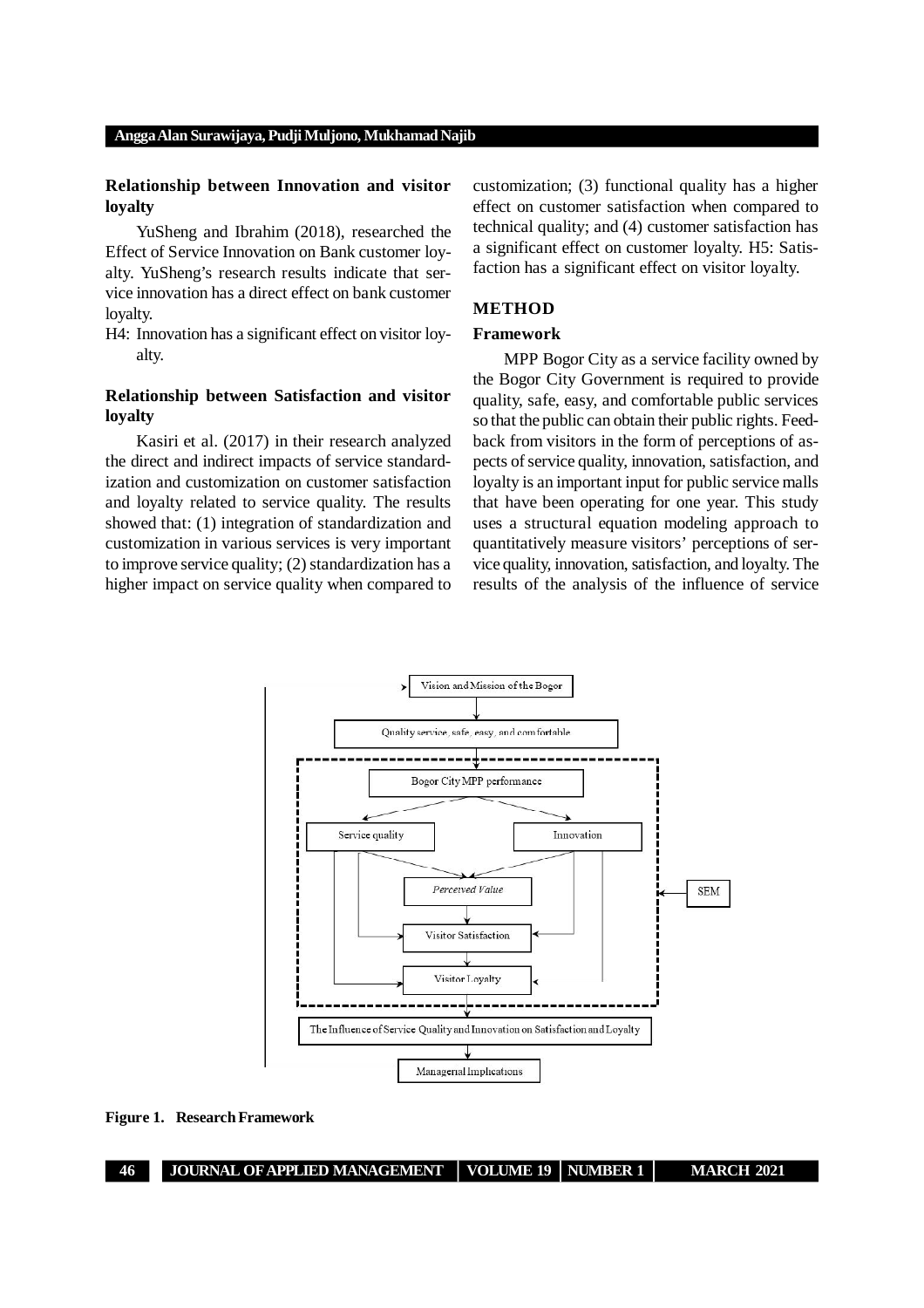quality and innovation on visitor satisfaction and loyalty are expected to have implications for policies and improvements in the performance of the Bogor City public service mall in the future. The research framework is presented in Figure 1.

## **Research variable**

The research variable is a concept that has value and can be measured. The variables that will be used in this study consist of latent variables and manifest variables as indicators of latent variables. Based on the formulation of the proposed problems, in this study, there are four latent variables analyzed, namely service quality, innovation, satisfaction, and loyalty. Each of these variables will be reflected by several indicators. Latent variables and research indicators are presented in Table 1.

In this study, the initial SEM model was adopted from the research of Adil et al. (2016), on the effect of service quality and price on visitor satisfaction and loyalty at Bogor City Hospital. Service quality and innovation are predicted to affect visitor satisfaction, while service quality, innovation, and satisfaction variables are predicted to affect visitor loyalty. The initial research model is presented in Figure 2.

| <b>Latent Variable</b> | <b>Indicator</b>                                                       | code            |
|------------------------|------------------------------------------------------------------------|-----------------|
|                        | Tangible                                                               |                 |
|                        | Cleanliness of the room                                                | TG1             |
|                        | Supporting facilities                                                  | TG <sub>2</sub> |
| Lounge comfort         |                                                                        | TG3             |
|                        | Officer appearance                                                     |                 |
|                        | Reliability                                                            |                 |
|                        | The presence of employees is ready at any time                         | RB1             |
|                        | The clerk arrived on time at the location                              | R <sub>B2</sub> |
|                        | Employee services do not discriminate against visitors                 | RB <sub>3</sub> |
|                        | The presence of employees is ready at any time when service activities |                 |
|                        | are carried out                                                        |                 |
| Service quality        | Responsiveness                                                         |                 |
|                        | Officer service speed                                                  | RP1             |
|                        | Employees are responsive to customer complaints                        | RP <sub>2</sub> |
|                        | Employee readiness in providing solutions                              | RP <sub>3</sub> |
|                        | to the customer                                                        |                 |
|                        | Assurance                                                              |                 |
|                        | The clerk is friendly in providing service                             | AR1             |
|                        | The clerk is polite in providing services                              | AR2             |
|                        | Employee technical knowledge skills                                    | AR3             |
|                        | The clerk always provides services thoroughly                          | AR4             |
|                        | Empathy                                                                |                 |
|                        | Easy to contact service personnel                                      | EP1             |
|                        | The officer is responsible for the quality                             | EP <sub>2</sub> |
|                        | The clerk is attentive in providing service                            | EP3             |
| Innovation             | A complete range of services                                           | IN1             |
|                        | Ease of service through the MPP City Bogor website                     | IN2             |
|                        | Ease of service via the Bogor City MPP mobile application              | IN3             |
|                        | Integration of services from various institutions                      | IN <sub>4</sub> |

**ACCREDITED by Ministry of Research and Technology Republic of Indonesia, No 200/M/KPT/2020 ISSN: 1693-5241 47**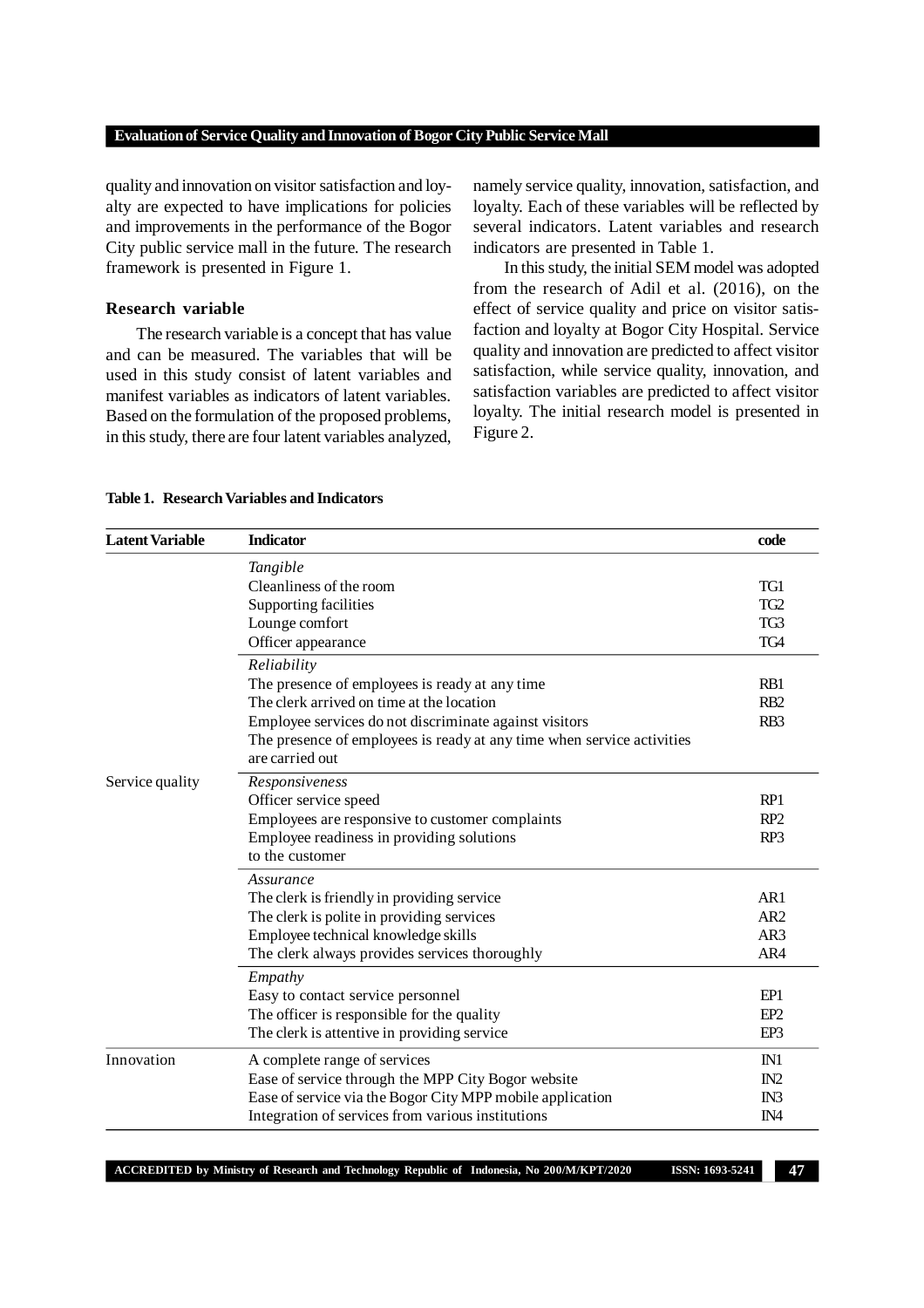| Satisfaction | MPP Bogor City has met customer expectations<br>Visitors are satisfied with the Bogor City MPP procedure<br>Customer satisfaction with overall service | KP <sub>1</sub><br>KP <sub>2</sub><br>KP <sub>3</sub> |
|--------------|--------------------------------------------------------------------------------------------------------------------------------------------------------|-------------------------------------------------------|
| Loyalty      | <b>Trust</b><br>A sense of belonging<br>Loyal<br>Give recommendations<br>Informs good ideas                                                            | LP1<br>IP2<br>LP3<br>LP4<br>LP <sub>5</sub>           |



**Figure 2. Initial Research Model**

# **Types and Sources of Data**

The types of data collected in this study are primary data and secondary data. Primary data in this study is data obtained from visitors to the Bogor City MPP. The data were obtained through filling out online questionnaires regarding the variables of service quality, innovation, satisfaction, and loyalty. Secondary data is data obtained from MPP Kota Bogor, including service data such as types of services, number of visits, service procedures, and MPP facilities. Secondary data were also obtained from the internet, literature studies, and previous research related to this research.

## **Population and Sample**

The population in this study were all visitors to the Bogor City MPP since it started operating until July 28, 2020, with a total visitor number of 55,901 people. In this study, the sample was taken using a purposive sampling method that focuses on the latest visitors, namely in the time range July 10 - July 28, 2020. In this range, 392 potential respondents were obtained. Of the 392 visitors, 110 respondents filled out a questionnaire. This questionnaire is verified and obtained 81 questionnaires that can be processed. Following the analysis tools used, namely Structural Equation Modelling-Partial Least Square (SEM-PLS), the minimum sample size is 10 times the number of paths built for structural model testing (Abdillah and Hartono 2015). In this research model, there are 5 lines, which means that a minimum of 50 samples is needed. The number of samples of 81 samples obtained from this study is sufficient.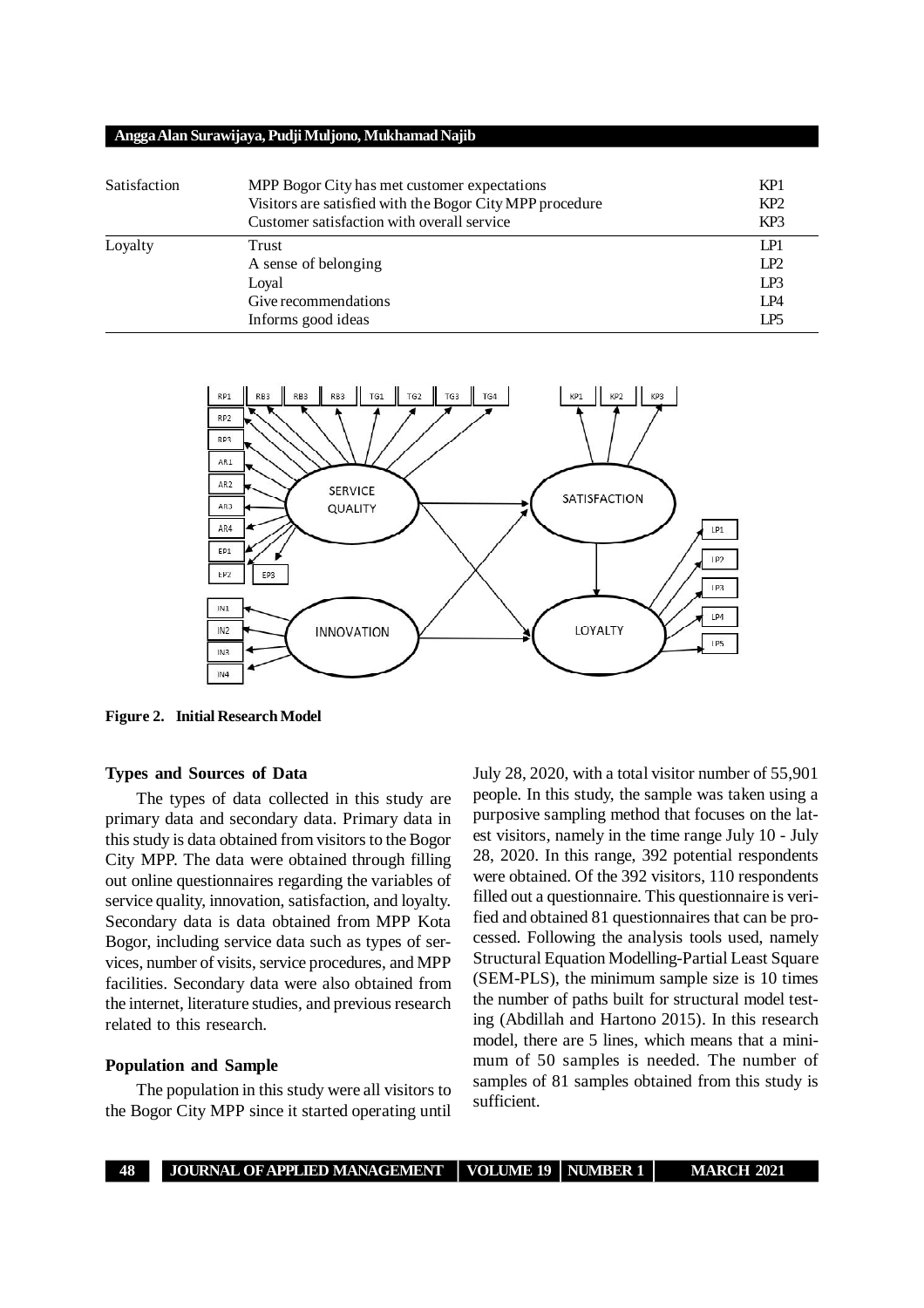#### **Method of Analysis**

The data analysis tool used in this research is Structural Equation Modeling Partial Least Square (SEM-PLS). PLS is a causal model approach that aims to maximize the variance of the latent variable criteria which can be explained (explained variance) by the predictor latent variables. PLS can work efficiently with small sample sizes and complex models. The assumption of data distribution in PLS is relatively looser because it does not require a normal distribution and can manage multicollinearity problems. PLS can analyze reflective and formative measurement models as well as latent variables with one indicator without causing identification problems (Sholihin and Ratmono, 2013; Abdillah and Hartono, 2015).

## **RESULTS**

Based on the results of the study, it is known that respondents who visited the Bogor City MPP were dominated by women with a percentage of 61.7% and male visitors 38.3%. The highest percentage of respondents was in the range 41-50 years, namely 38.3%, followed by the age range 31-40 years, 21-30 years, 51-60 years, and> 60 years with the consecutive percentages, 34.6%, 17.3%, 7.4%, and 2.5%.

In the education variable, respondents were dominated by strata 1 at 56.8%. Respondents' occupations were 43.2% housewives, 24.7% private employees, 19.8% self-employed, civil servants 7.4%, other jobs 2.5%, and students 2.5%. Respondents were dominated by visitors who live in Bogor, namely 93.8% and the remaining 6.2% who do not live in Bogor. Based on the economic level variable, the respondent has characteristics with the total expenditure of IDR 1,500,100 - IDR 3,000,000 of 36%, IDR 500,000 - IDR 1,500,000 of 32%,> IDR 500,000 of 15%, IDR 3,000,100 - IDR 5,000,000 of 9 %, and> IDR 5,000,000 of 8%. The frequency of respondent visits to the Bogor City MPP was 59% one time, 20% two visits, 6% three visits, and 15% more than three visits.

PLS model evaluation is done by evaluating the outer model and inner model. The outer model is a measurement model to assess the validity and reli-

ability of the model. Through the algorithm iteration process, the measurement model parameters (convergent validity, discriminant validity, composite reliability, and Cronbach's alpha) were obtained, including the  $\mathbb{R}^2$  value as a parameter of the prediction model accuracy. The inner model is a structural model to predict causality between latent variables. Through the bootstrapping process, the  $t_{\text{count}}$ parameter is obtained to predict a causality relationship.

According to Abdillah and Hartono (2015), although the reflective measure of the indicator is said to be valid if it has an outer loading e" of 0.7, researchers should not remove indicators that have an outer loading between 0.5-0.7 as long as the AVE score and the variable communality are more than 0.5. Factor load weights of 0.50 or more are considered to have sufficiently strong validity to explain latent constructs (Hair et al., 2014). According to Sharma (1996), the weakest acceptable outer loading is 0.40 so that in this study, indicators that have an outer loading above 0.4 are still used. The results of the outer loading output can be seen in Figure 3.

The result of outer loading output is strengthened by the next step, which is to ensure that the AVE value and the commonality of all latent variables have a value above 0.5. The AVE and communality values of all latent variables can be seen in Table 2. The results of data processing show that all latent variables in the model have AVE and communality values of more than 0.5, which means that all indicators are convergent valid.

Testing the discriminant validity of the outer model is done by comparing the correlation value of the latent variable with the AVE root. Based on Table 3, it is known that the majority of the AVE Root values are greater than the correlation values be-

**Table 2. Convergent validity test results**

| Variable     | <b>AVE</b> | Communality |
|--------------|------------|-------------|
| Quality      | 0.545393   | 0.545393    |
| Innovation   | 0.671042   | 0.671043    |
| Satisfaction | 0.769377   | 0.769377    |
| Loyalty      | 0.666343   | 0.666343    |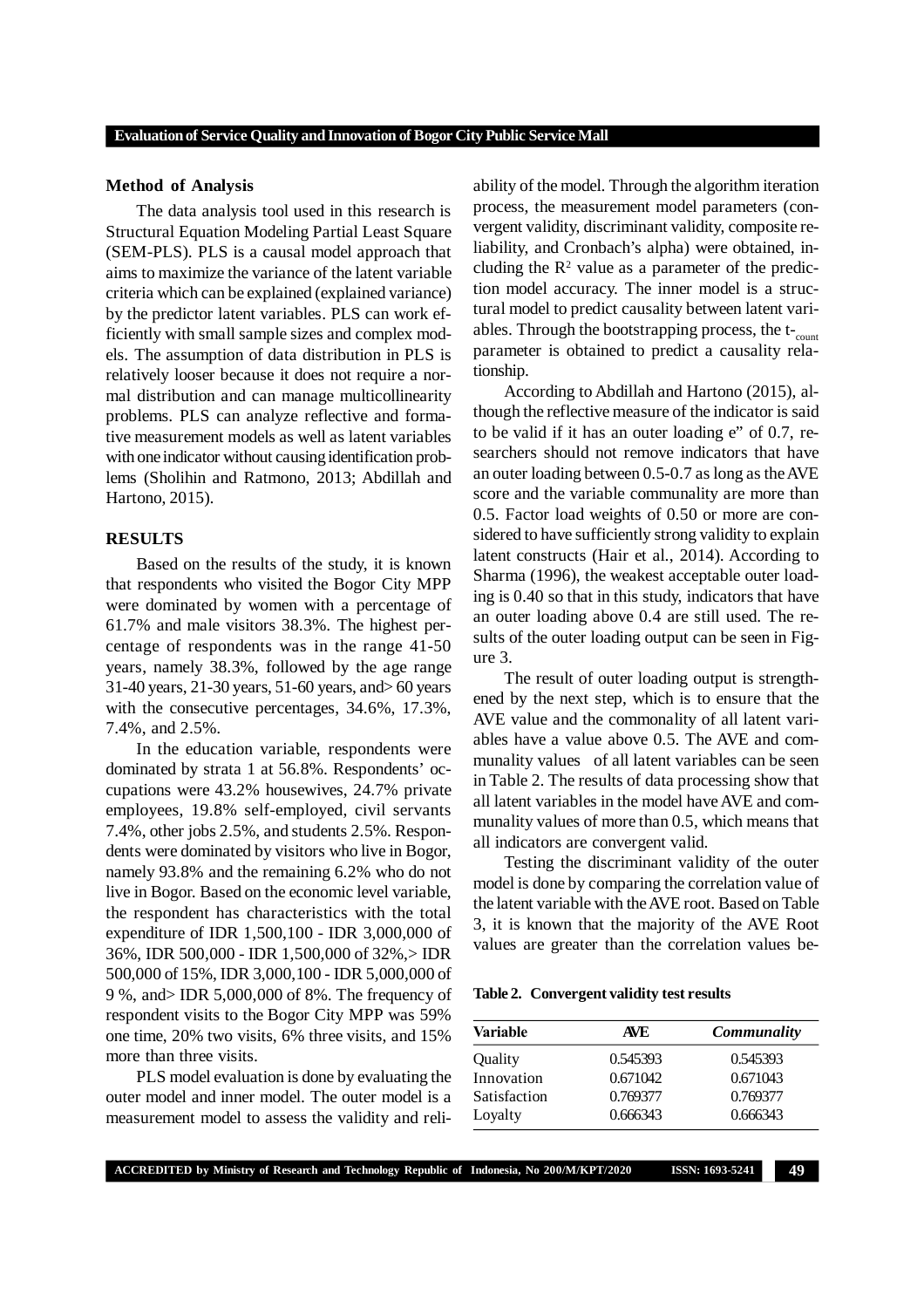

**Figure 3. Outer Model Output Results**

| Table 3. Correlation values of latent variables and AVE roots |  |
|---------------------------------------------------------------|--|
|---------------------------------------------------------------|--|

|              | Ouality  | <b>Innovation</b> | <b>Satisfaction</b> | Lovalty | <b>AVE roots</b> |
|--------------|----------|-------------------|---------------------|---------|------------------|
| Quality      |          |                   |                     |         | 0.738507278      |
| Innovation   | 0.612538 |                   |                     |         | 0.819171533      |
| Satisfaction | 0.823142 | 0.600027          |                     |         | 0.87714138       |
| Loyalty      | 0.757946 | 0.568926          | 0.810588            |         | 0.816298352      |

tween latent variables. This indicates that the latent variable has fairly high discriminant validity.

In addition to the validity test, a reliability test was also conducted to measure the internal consistency of the measuring instrument. Reliability shows

#### **Table 4. Reliability Testing**

| Variable     | <b>Cronbachs</b><br>Alpha | Composite<br><b>Reliability</b> |  |
|--------------|---------------------------|---------------------------------|--|
| Quality      | 0.943852                  | 0.95136                         |  |
| Innovation   | 0.830476                  | 0.889083                        |  |
| Satisfaction | 0.849318                  | 0.908261                        |  |
| Loyalty      | 0.871625                  | 0.907682                        |  |

the accuracy, consistency, and accuracy of a measuring instrument in making measurements. In this study, a variable is said to have sufficient reliability if the variable has a composite reliability value and Cronbach's alpha is greater than 0.7. Table 4 presents the results of the variable reliability test for each of the latent variables in the model.

Based on Table 4, the test results show that all latent variables in the study all have composite reliability and Cronbach's alpha values greater than 0.7. These results can conclude that the indicators used in latent variables already have strong reliability or can measure the variables.

The structural model in PLS is evaluated using  $R<sup>2</sup>$  for the dependent variable, path coefficient value,

**50 JOURNAL OF APPLIED MANAGEMENT VOLUME 19 NUMBER 1 MARCH 2021**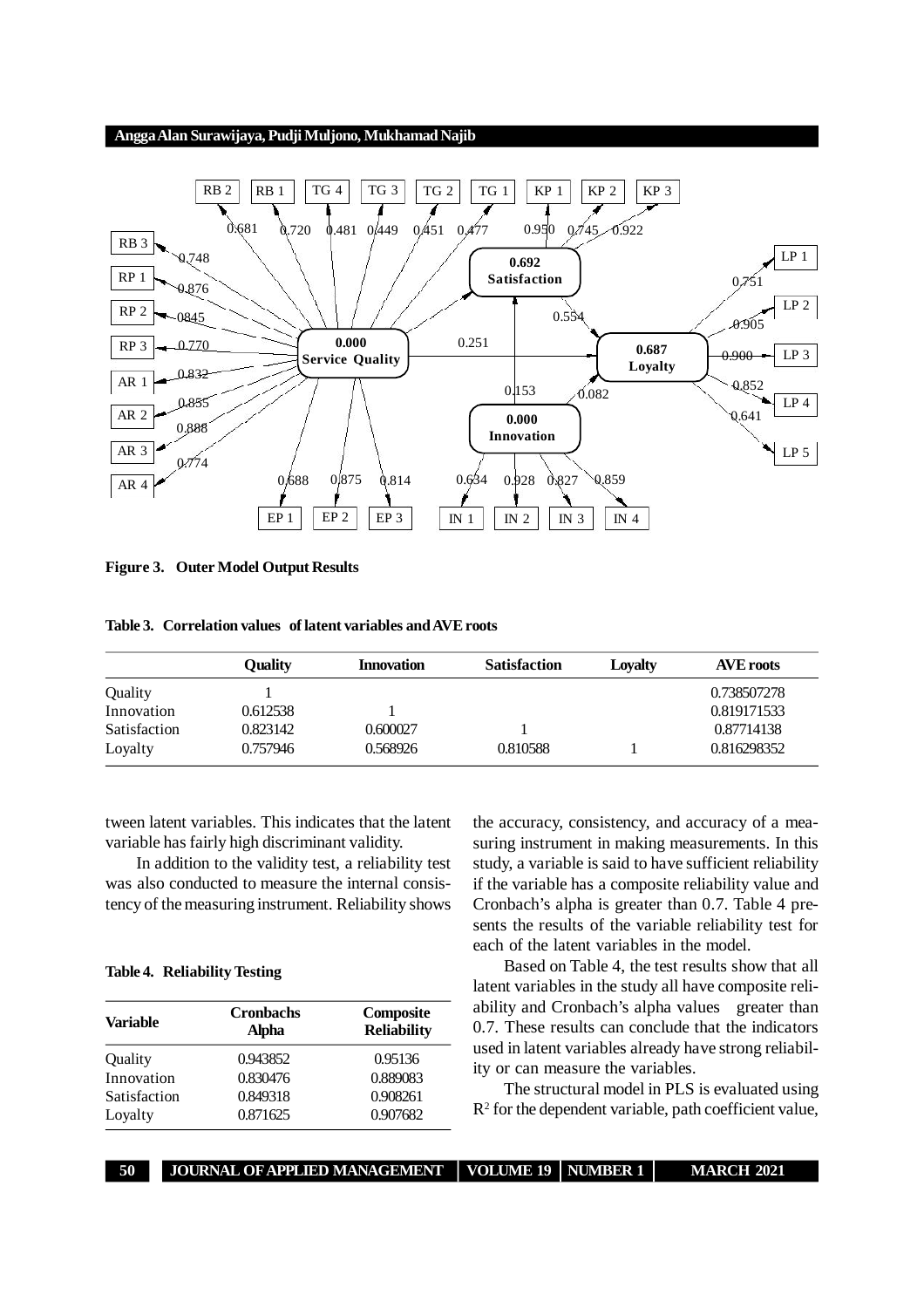| <b>Dependent Variable</b> | $\mathbb{R}^2$ | <b>Interpretation</b> |
|---------------------------|----------------|-----------------------|
| Satisfaction              | 0.6922         | Moderate              |
| Loyalty                   | 0.6866         | Moderate              |

Table 5.  $\mathbb{R}^2$  value of the inner model

and  $t_{\text{-count}}$  for each path to test the significance between variables in the model. Table 5 presents the  $\mathbb{R}^2$  value for the dependent variable of the study, namely the satisfaction variable and the loyalty variable.

From Table 5, it is known that the  $\mathbb{R}^2$  value in the satisfaction variable is  $0.6922$  and the  $\mathbb{R}^2$  value in the loyalty variable is 0.6866. This shows that the independent variables (service quality and innovation) can explain the moderate diversity of visitor satisfaction, which is 69.22%. The remaining 30.78% is explained by other variables outside the model. The variables of service quality, innovation, and satisfaction can explain the moderate diversity of loyalty variables, which is 68.66%. The remaining 31.34% is explained by other variables outside the model.

The path coefficient value shows the level of significance in testing the hypothesis. The path coefficient score shown by the  $t_{\text{-count}}$  must be above the  $t_{table}$  value with an alpha significance level of 5%, which is 1.96. Hypothesis testing is done by looking at the results of the bootstrapping analysis on the path coefficient, namely by comparing the t-<sub>count</sub> with the t-t<sub>table</sub>. When the value of  $t_{count} > t_{table}$ (1.96), then the formulation of the hypothesis is accepted, but if the value of  $t_{\text{count}} < t_{\text{table}}$  (1.96), then the formulation of the hypothesis is rejected. The results of the analysis using the bootstrapping process on the path coefficient with a 95% confidence interval are presented in Figure 4.



**Figure 4. The Output of the Bootstrapping Path Coefficient**

Figure 4 shows the  $t_{\text{-count}}$  value of all paths in the structural model of the study. In summary, the results of the  $T<sub>Test</sub>$  analysis output on the path coefficient are presented in Table 6.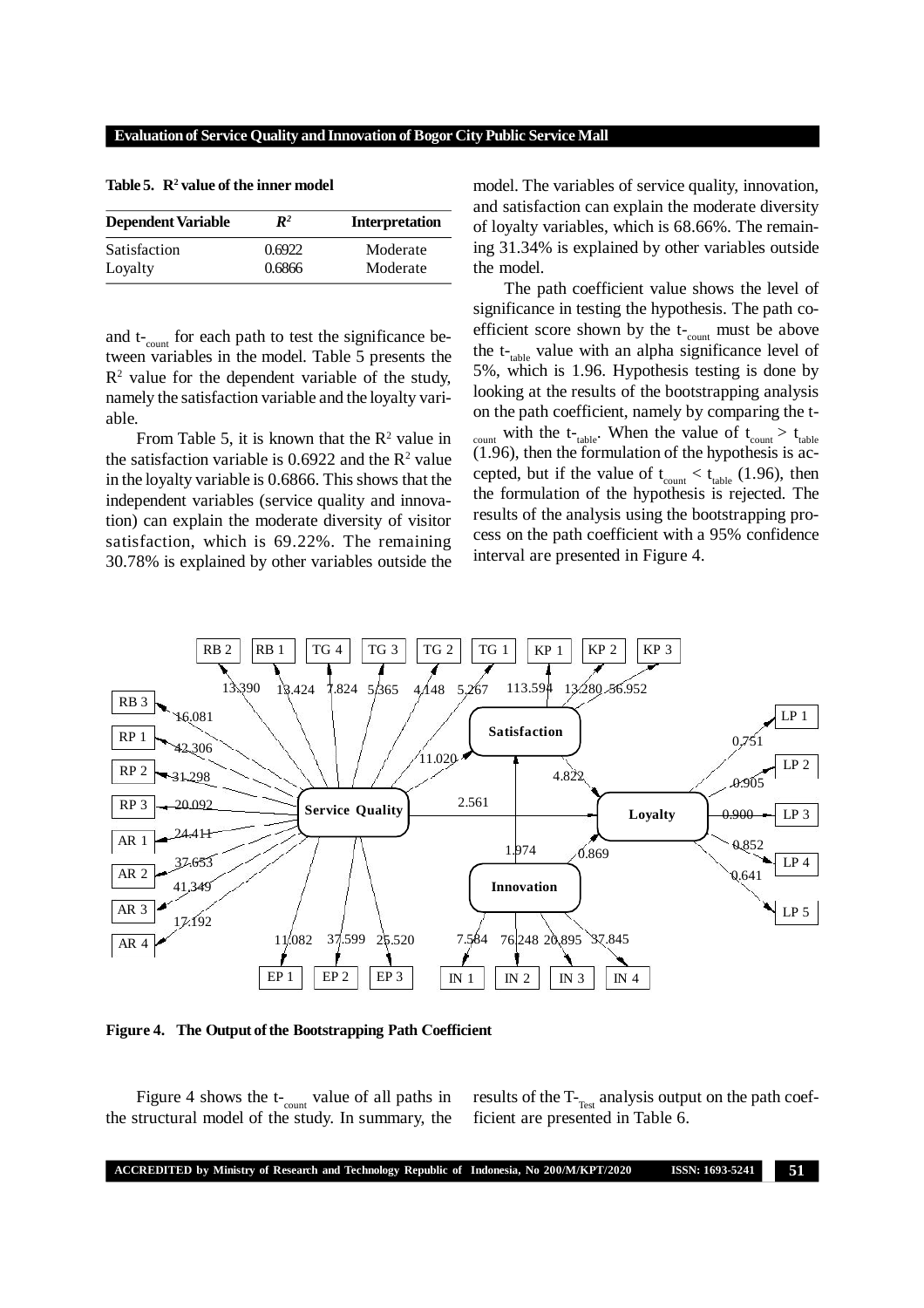| Path                                  | Coefficient | т.<br>count | <b>Conclusion</b> |
|---------------------------------------|-------------|-------------|-------------------|
| Quality $\rightarrow$ Satisfaction    | 0.729201    | 11.019731   | Significant       |
| $Quality \rightarrow Loyalty$         | 0.251007    | 2.560813    | Significant       |
| Innovation $\rightarrow$ Satisfaction | 0.153363    | 1.973685    | Significant       |
| Innovation $\rightarrow$ Loyalty      | 0.082463    | 0.869234    | Non-Significant   |
| Satisfaction $\rightarrow$ Loyalty    | 0.554493    | 4.821996    | Significant       |

## **Table 6. Path Coefficient T-Test Results**

#### **DISCUSSION**

In the results of the T-test analysis output on the path coefficient (Table 6), the variable service quality has a significant effect on visitor satisfaction. Strengthening the dimensions of service quality includes physical aspects (tangible) in the form of the cleanliness of the room, adequate facilities, comfort in the waiting room, appearance of officers, playroom, and reading corner; reliability aspects such as friendly and courteous officers, service speed of officers, and employees who are responsive and always provide a solution; assurance aspects in the form of friendly, polite, and skilled officers; aspects of empathy such as ease in contacting officers and services regardless of social status. This is in line with previous research conducted by Alruwaiea et al. (2020), who stated that service quality has a significant effect on user satisfaction of UK government electronic services.

The innovation variable has a significant effect on visitor satisfaction. Public service innovation can increase MPP visitor satisfaction so that management needs to increase innovation in the form of a variety of complete services, easy access to the Bogor City MPP website, ease of MPP application services, and integrated services of various institutions. This is in line with research on hotel customers in Sweden by Wikhamn (2019), which states that innovation has a significant effect on customer satisfaction.

The collection of various services in one place in the form of a mall is one form of public service innovation that makes it easier for people to obtain service rights. The availability of website and application services means that people do not need to come to the location to get queue numbers and information about the requirements needed. The website and the MPP City Bogor application provide detailed information about things needed before coming to MPP as well as providing information about the number of customers that can be served on that day so that there is no accumulation of queues at the Bogor City MPP.

The satisfaction variable has a significant effect on visitor loyalty. Visitors who are satisfied with the Bogor City MPP service tend to come back again. This is in line with various similar studies, one of which is the research result of Zhang et al. (2019), on public transportation services in China which states that the customer satisfaction variable has a significant effect on loyalty.

The innovation variable has no significant effect on loyalty. This is different from the findings of YuSheng and Ibrahim (2018), in their research on the banking sector in Ghana which shows that service innovation has a significant effect on customer loyalty. The innovative form of Bogor City MPP in the form of integrated services, websites, and applications has not had enough effect on loyalty. Apart from the diversity of services in one place, website and application services are not only available at MPP Kota Bogor. Several main institutions outside the Bogor City MPP have also used website and application services to make it easier for the community, for example, the population services at the Population and Civil Registry Office already have the Kancil application, West Java Samsat has the Sambara application, and BPJS has the JKN mobile application.

The service quality variable has a significant effect on visitor loyalty, which means that improving service quality at MPP Bogor City can increase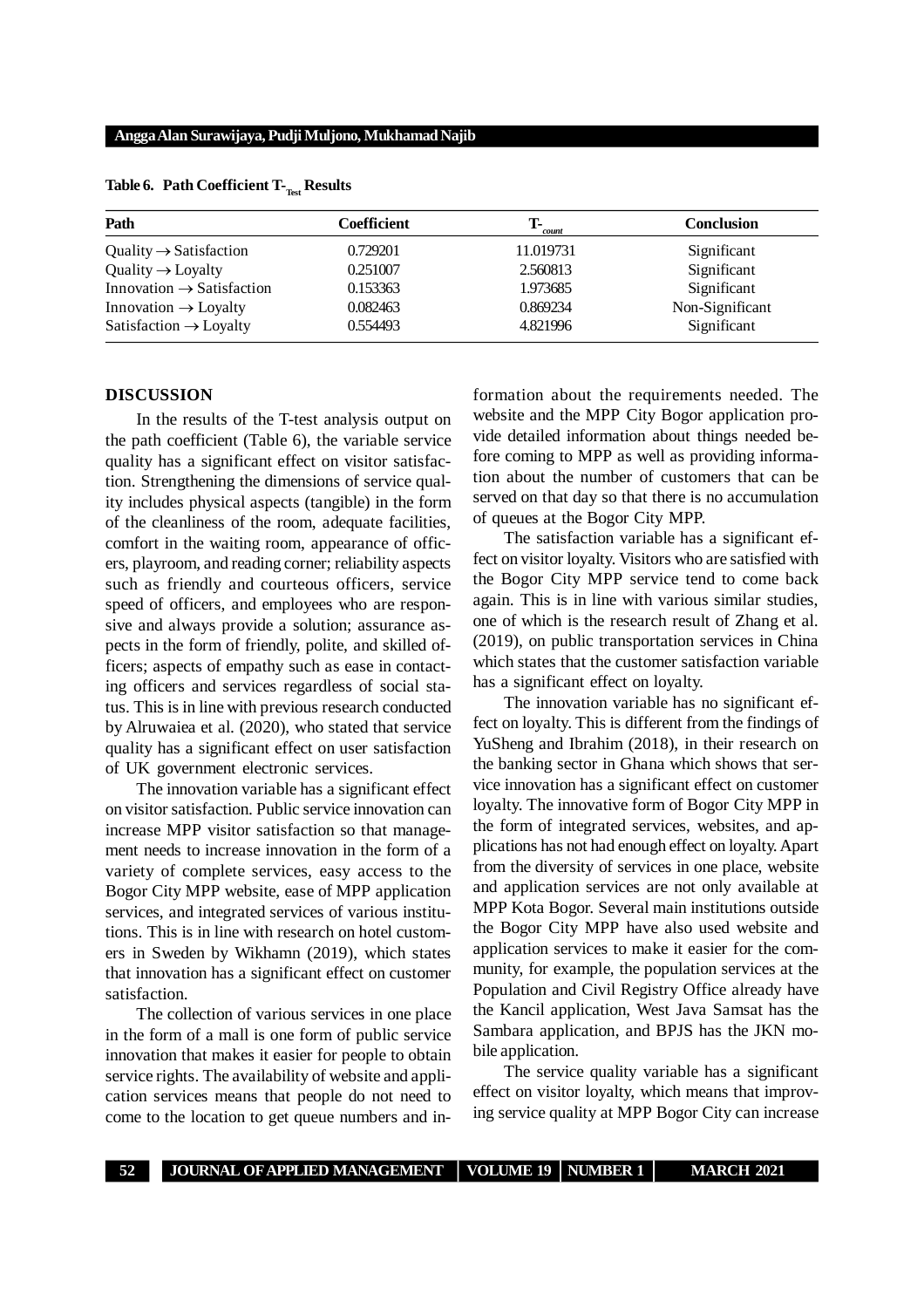visitor loyalty. This is in line with the research findings of Kasiri et al. (2017) and Adil et al. (2016), which state that service quality has a significant effect on service user loyalty.

Service quality has an indirect effect on loyalty, greater than the direct effect of service quality on loyalty. From this value, it can be concluded that the total effect of service quality on loyalty, the sum of the direct and indirect effects of service quality on loyalty. The indirect effect of innovation on loyalty is greater than the direct effect of innovation on loyalty.

Based on the results of the bootstrapping path coefficient output, it can be seen that the variable service quality is the dominant factor affecting visitor satisfaction. The coefficient value is greater than the coefficient of the influence of the innovation variable on satisfaction. On the other hand, the satisfaction variable is the dominant factor affecting the loyalty variable. The coefficient value is greater than the coefficient of influence of the service quality variable on loyalty and the coefficient of influence of the innovation variable on loyalty.

Based on the results of the inner model evaluation, the conclusions on the hypothesis test results proposed at the beginning of the study are presented in Table 7. Hypotheses 1, 2, 3, and 5 are accepted, while hypothesis 4 is not relevant to the research model.

As an institution that is not yet 1 year old, the Bogor City MPP needs to continue to improve its services. The results of this study can be used as recommendations for making policies related to service quality, innovation, satisfaction, and visitor loyalty. The variables that have a significant effect on satisfaction and loyalty should be considered and followed up with managerial policies. The most dominant factor affecting satisfaction and loyalty is service quality. Policies that will be implemented regarding service quality can be emphasized on strengthening the physical aspects (tangible), reliability (reliability), responsiveness (responsiveness), assurance (assurance), and empathy (empathy).

Bogor City MPP needs to make more intensive efforts to develop innovation in its services. As a third-generation form of public service, the qual-

ity of innovation in the form of mobile applications and services via the website is not sufficient to provide superiority when compared to services available in several institutions outside the Bogor City MPP.

## **CONCLUSIONS**

Based on the analysis that has been described, it can be concluded that service quality has a significant effect on visitor satisfaction at MPP Bogor City, innovation has a significant effect on visitor satisfaction at MPP Bogor City, visitor satisfaction has a significant effect on visitor loyalty at MPP Bogor City, service quality has a significant effect on visitor loyalty at MPP Bogor City, and innovation has no significant effect on visitor loyalty at MPP Bogor City.

## **RECOMMENDATIONS**

Suggestions that can be recommended in this study include: first, to increase visitor satisfaction to MPP, it can be done by improving and strengthening service quality through policies and programs that strengthen the dimensions of tangibles, reliability, responsiveness, assurance, and empathy. Second, increasing visitor loyalty, it can be done by improving service quality and increasing visitor satisfaction to the Bogor City MPP. Third, MPP Bogor City needs to make more intensive efforts to develop innovations in its services. Fourth, further research is needed with a broader model to explain the diversity of satisfaction and loyalty variables. Fifth, It is also necessary to conduct a study comparing the services in the Bogor City MPP with the services in the original institution in terms of the level of satisfaction and loyalty of the community.

## **REFERENCES**

Abdillah, W. and Hartono, J. 2015. *Partial Least Square (PLS) Alternatif Structural equation modeling (SEM) dalam Penelitian Bisnis*. Yogyakarta: ANDI.

Adil, A., Syamsun, N. and Najib, M. 2016. *Pengaruh Kualitas Pelayanan dan Biaya terhadap Kepuasan dan Loyalitas pengunjung RSUD Kota Bogor*. Jurnal Aplikasi Manajemen (JAM) Vol 14 No 3. http:/ /dx.doi.org/10.18202/ jam23026332.14.3.04.